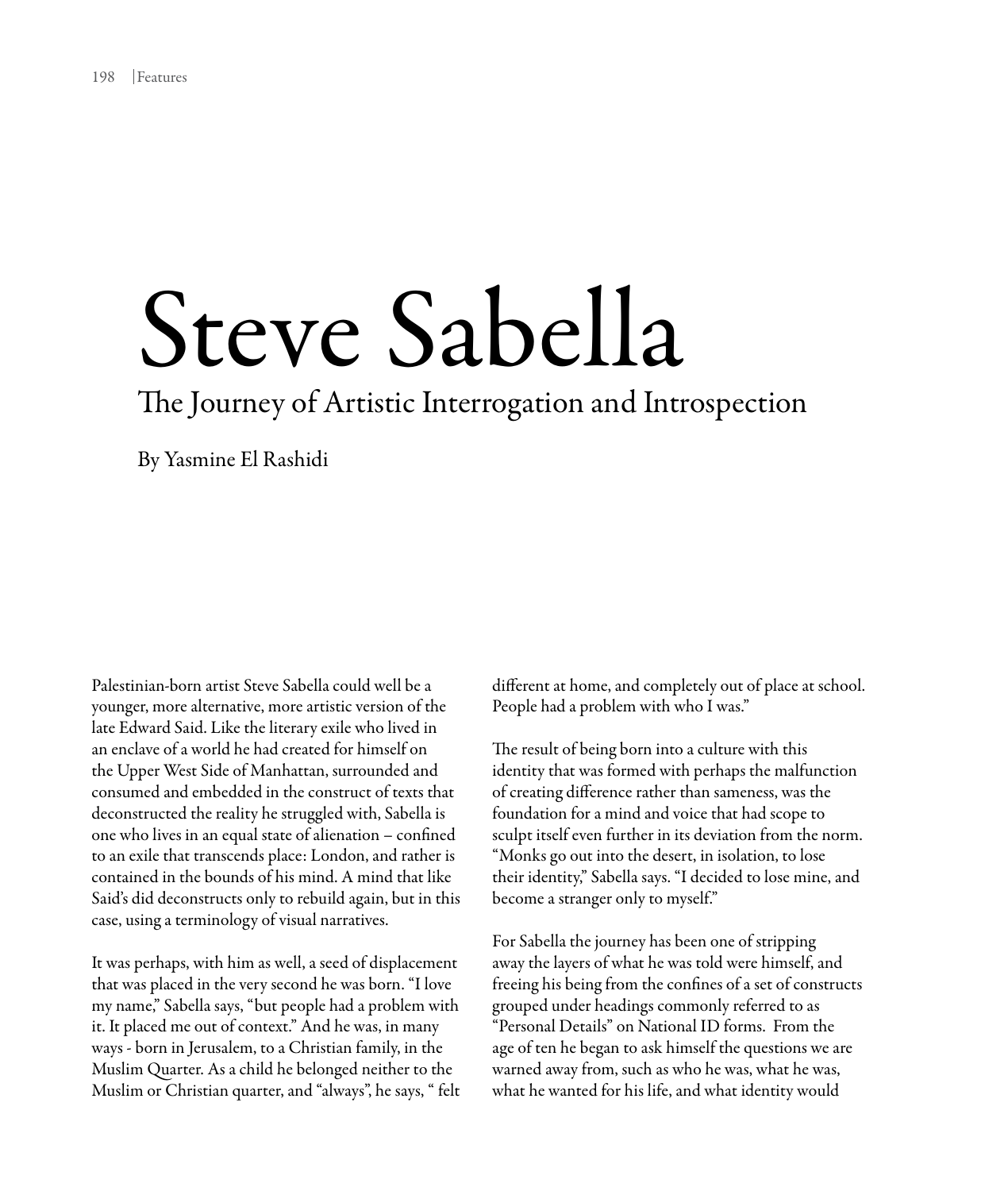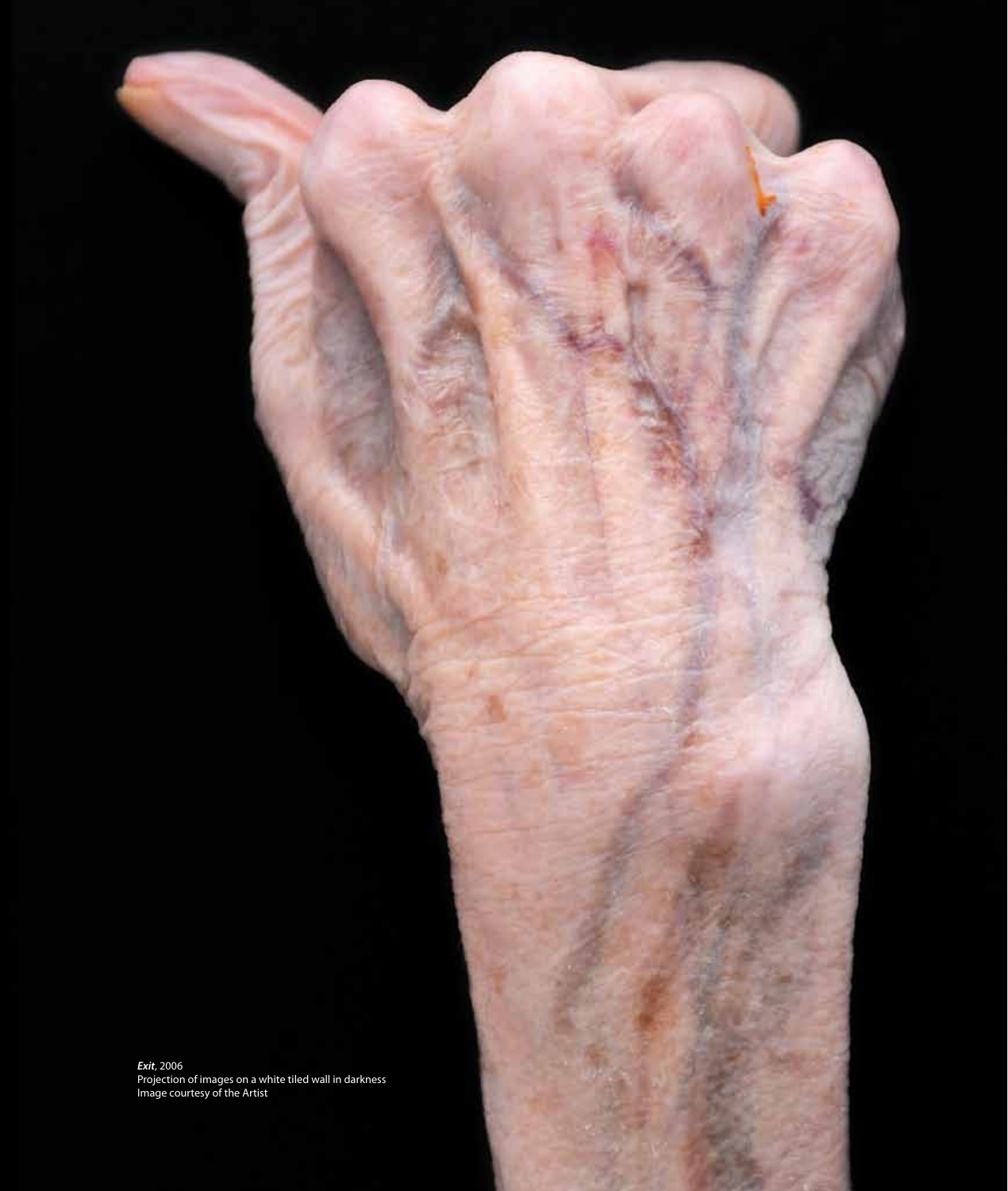perhaps suit him best. "I thought, why not try other identities? I prefer to choose my own course and my own identity."

His starting point, in many ways, was Jerusalem itself - the city he was born to, the city in which he never quite belonged. Jerusalem, he believes, fell victim to the greatest battle of all – the battle of stereotypes and classifications; the battle of a divided land struggling on either side, and in its many quarters, to create and project out of "Jerusalem" an image and narrative selectively convenient. In this city torn between the reflections of many, Sabella somehow fell through the cracks, always being told he belonged somewhere else.

*"I tried to live in the city. I wanted the city but the city refused me. I became very aware of the difference between 'I am', and 'I come from'. 'I am Palestinian' means I believe in the nationalist idea of that space, with all its ideologies. 'I come from Palestine' frees me of that."* 

Jerusalem, a city that he describes as being in exile itself, was as much the undoing of him as it was his making. He discovered through it not only the burden of its own lack of belonging, but the reality that in the city's exile was but a sliver of a shadow of his life. *"Jean Baudrillard said the world has been transformed to an image, we live* 



*Search,* 1997 B&W Infra Red Photography Image courtesy of the Artist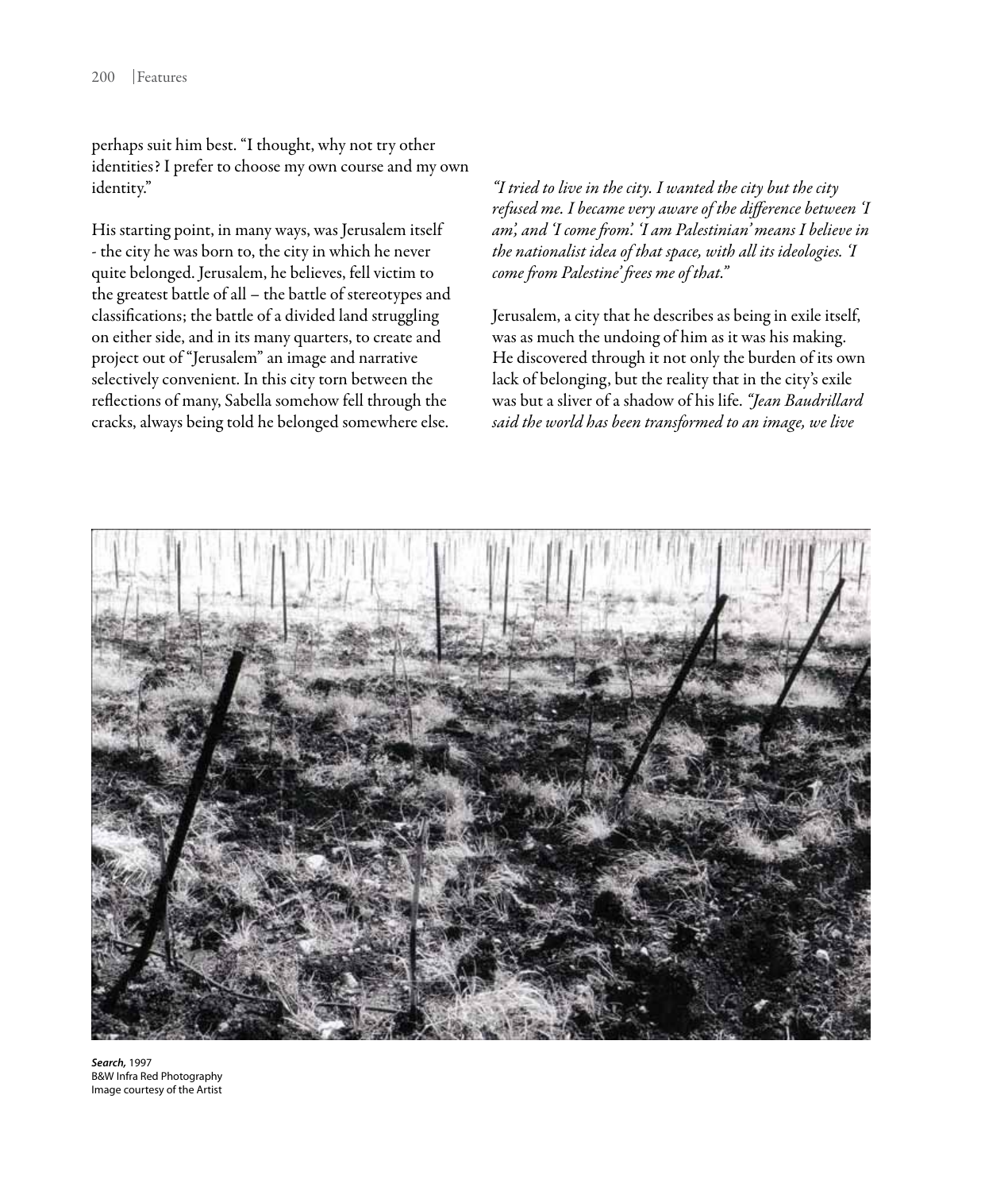

*End of Days*, 2003 Digital editing. Light boxes installation placed at random in a complete darkened room Image courtesy of the Artist

*in a world where there is a copy with no original, and I realised that Jerusalem had indeed been transformed into an image in people's minds, and I was simply living in that image. This was not where I belonged. There was no home."*

His journey from that point of recognition, in 1997, has in many ways been as fragmented as Jerusalem itself, and as torn as well with the agony of war. In his state of mental exile his reformation as a constructed identity examined through art can be looked at as a mosaic that has been pieced together over the years, perhaps only recently reaching some form of whole.

With each of Sabella's projects came an exploration of one component of a deconstructed self-inreconstruction. In his earlier series of works, *Search*

(1997), *Identity* (2002), *End of Days* (2003) we see a younger artist hit hard by a reality of existential displacement, who appropriately, begins to search for other worlds, other realities, other vignettes of existence that may help, ultimately, with the construction for himself of something new. Exploring elements, landscapes, horizons, and fragmented details of tangible existence, Sabella sought to transcend what had been turned through the media into the visual myth he was meant to call home. *"This was my way out of the struggle, a transcendence of the unfinished account of my childhood, my history and my identity."* 

In these formative years of expression Sabella appears to have been an artist in many ways collecting small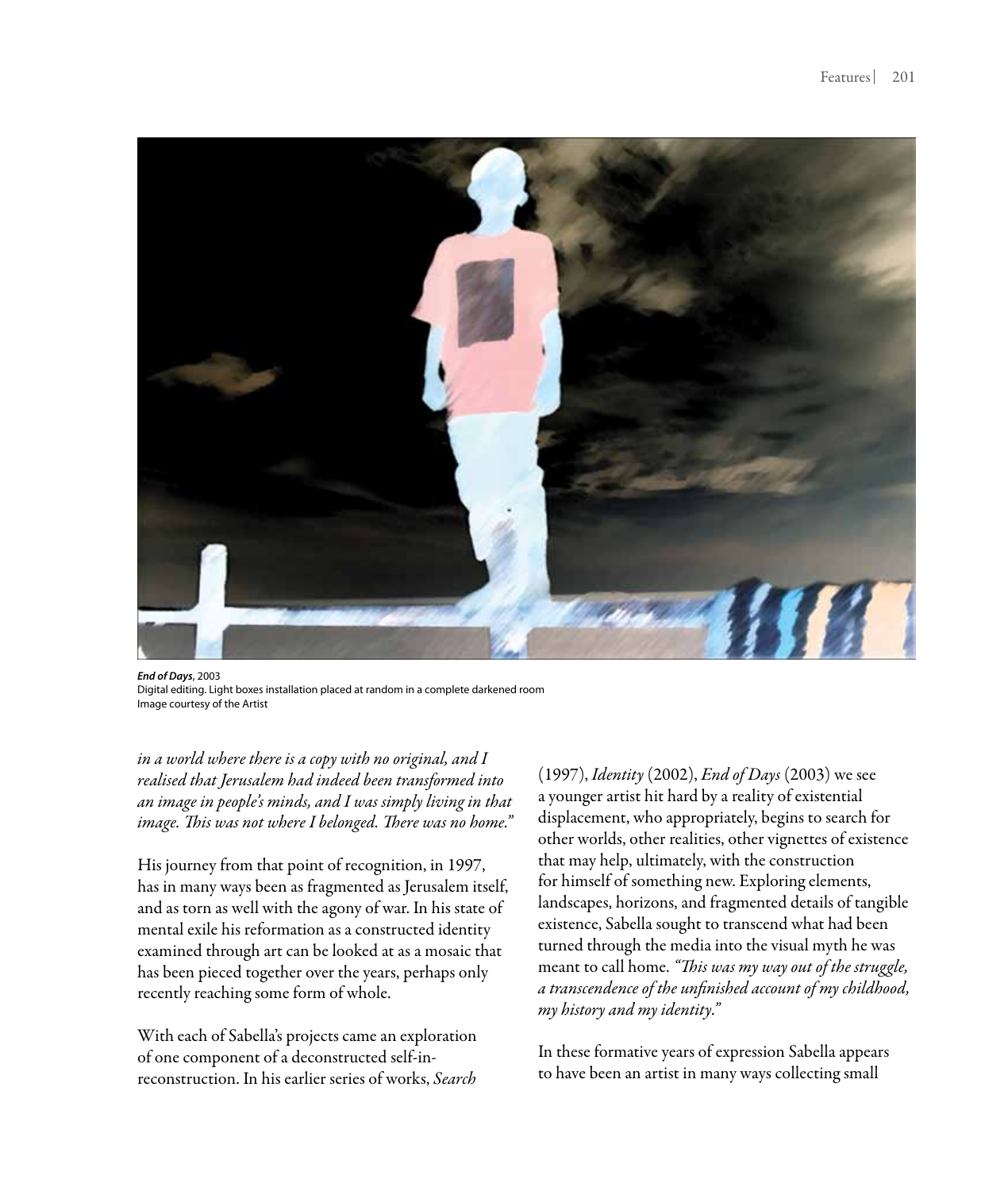details that he could later take out of his mental archive to collage and montage a reality that he could call, with assurance, his own. In ways we begin to see that happening later on. In, *Till the End*, *Spirit of the Place*  (2004), *Kan Yama Kan* (2005), *Jerusalem in Exile*  (2006), and *Mentalopia* (2007), we watch an artist that has begun already to piece together a selection of those fragments. In these works that in many ways draw on the fine line between imagination and reality, memory and dreams, past and present, Sabella constructs paradigms into which viewers can transgress. It is in these other dimensions of a reality constructed based on the deconstruction of his own, that one gets a tinge of a sense for the depths this artist has observed. He gathers, he collects, he examines, and he documents, questioning through it all what is his, what could be his, what does he really want in this world?

It is in *Jerusalem in Exile*, which tries to liberate the city from the colonisation of its image through the formation for it of a collective memory - and in many ways the rebuilding of a city, a new Jerusalem – that Sabella perhaps finds many of both the questions and answers that colour the work, that is to come. But it was also perhaps the darkest point on a journey quite shadowed by the burden of an existence severed even from the buoys of time and place. *"I was so angry at the time, with life, because I had at that point realised that I had nowhere to go. If there was no Jerusalem, then I understood that I was lost in my own immediate space."*

The result, *Exit* (2006), his series of images of hands, speaks for itself of the pain of a landscape of both geography and life afflicted in similar ways to Jerusalem itself, with the ravages of battles that extend beyond the symbolic battlefield of war. Exit was in many ways his attempt to give a visual form to the cumulative experiences of his life, and the result, which makes one cringe, is haunting. These hands were the landscape of his exile.

But it was, however, the lowest ebb that was his turn of tide, for from the choice of *Exit*, perhaps from life, Sabella chose to rebuild his own utopia in the exile of his mind. *Mentalopia* was, he describes, his own planet, his

own mental utopia, his own way of surviving when he was it seems, on the brink of losing his desire to survive. It was a moment infused with a zephyr of hope, but also a precarious point in the life of an artist on the brink of so many fine lines.

*"Let me tell you a story about what was also happening at that time,"* he says, taking a deep, burdened breath of remembrance.

*"My wife is Swiss. English was the language of the house, but I was working all the time. By matter of pure circumstance, something horrible happened. My daughter, Cecile Elise Sabella, could only speak Swiss-German, not Arabic. I had to speak to my daughter via her mother. She could only speak to me by asking her mother to translate. I had brought alienation into my life once again. It almost killed me."*

Almost. But like most of those most radical of turning points, most extreme of realisations, most moving of insights, the return of Steve Sabella from a possible point of no return was triggered in a fleeting moment of absolute truth. In this instance, it was a moment between father and child that took place when they moved to London 2007.

*"I'm sitting at my desk one day, which was by the window, looking out of my horrible London apartment at the depressing view. Cecile comes and stands next to me, looks out of the window, and says she wants to go home. I ask her where. She says to Jerusalem, 'my country'."*

It was in that moment, in the sharing of the sameness of a view of exile, that a language was developed between father and child, between one exile and another. And it was in that moment, that a realisation of relativity and perspective was formed. In *Cecile Elise Sabella* (2008), Sabella photographs the fabric of Cecile's clothes from both sides, making testimony to the science of "the other side" and the duality of exile. In this work we bear witness to a father, who is an artist, who is brought to understanding in a single moment, that no matter what, there is another side; and a connection, even in silence, with Cecile.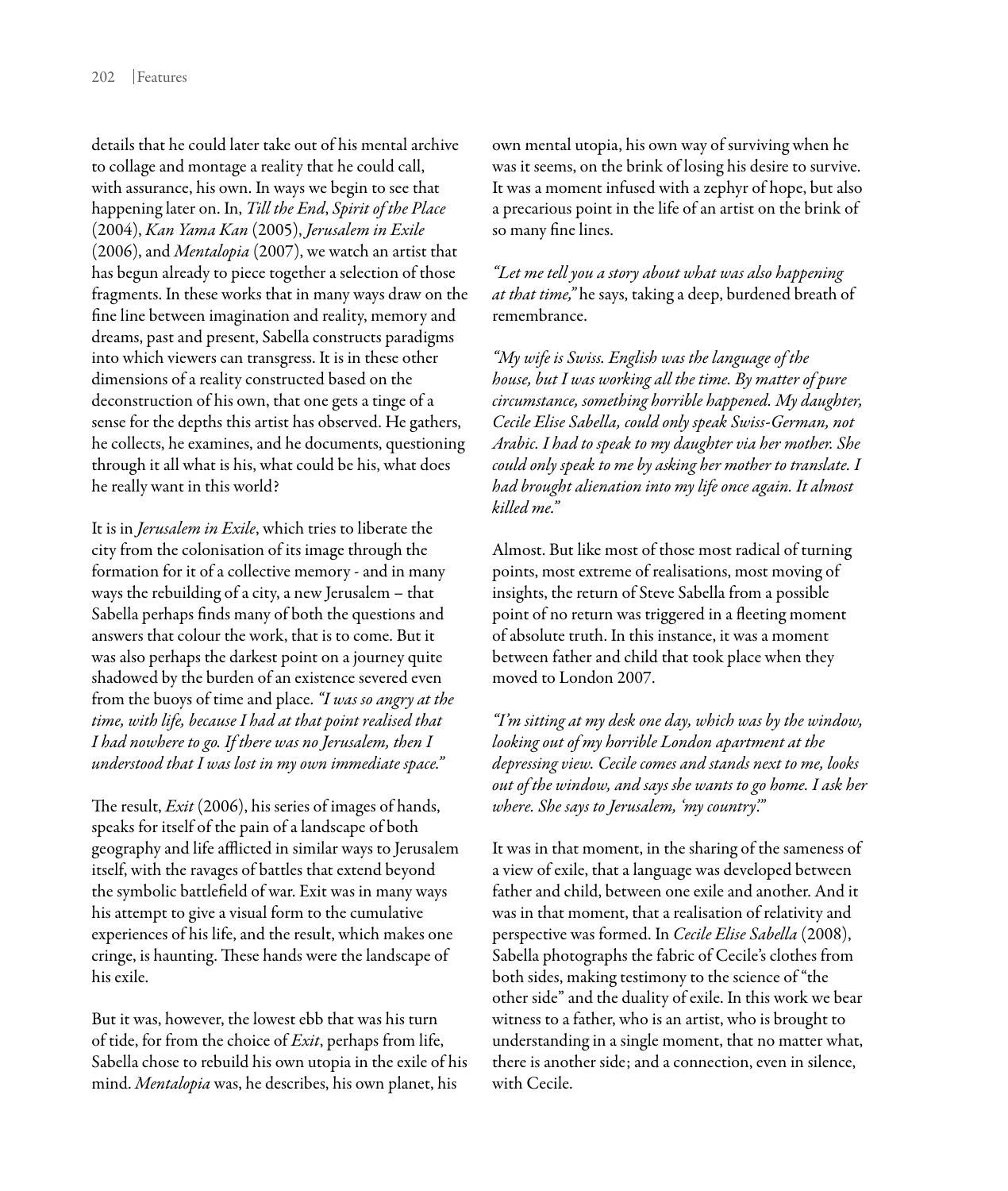

*Identity*, 2002 colour transparencies, 40/50 cm

The pieces that form this series speak of a childhood Sabella never had, they speak of transformation of context to content, and they ruminate on suffering and home and loss. But amidst his conveyance of confusion, alienation even, in the alternate sides of fabric that look in many ways like they have no link to each other at all, the work also speaks of dialogue and the reality of connectivity even in the face of difference and change. And it was perhaps this moment of discovery of the physics and science of the other side that allowed Sabella to create the realities that form *In Exile* (2008). It was, one wants to believe, in that fleeting moment by the window looking out, that he looked out on a world, however faulted, that could form a whole.

Despite the maze of its geometry, and the scope of its infinite repetition that creates a sensation of chaos, in *In Exile* we catch glimpse of an older man to the younger artist – an individual who has picked up the pieces and found his own way of settling into the reality of who he is as a stranger in this world. *In Exile* is a place of seeming claustrophobia, a place of a myriad of questions as well as realities, but it is also a space in which we catch glimpse of instinct and wisdom. Formed perhaps through a connection one afternoon with a girl called Cecile looking out of a window, of the need to move forward with awareness not just for oneself, but as well for a young girl who walks an equally fine line on that path of identity formation.

It makes sense in this context formed from the content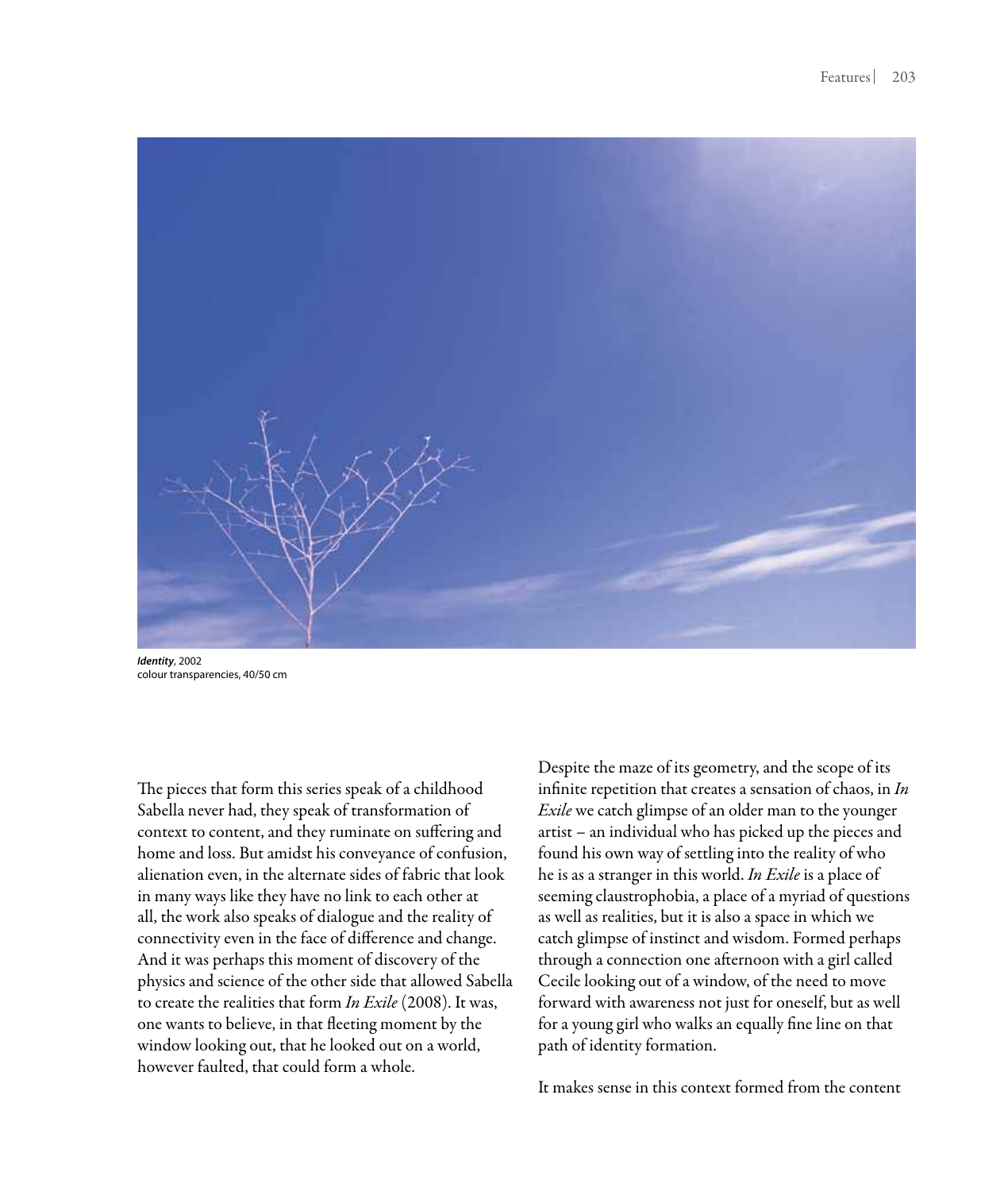

*Cecile Elise Sabella*, 2008 Limited edition of artist books and prints Image courtesy of the Artist

of his art that Sabella's last created work, *Settlement – Six Israelis and One Palestinian*, tackles the issues it does. Using his body in a photographic installation together with six Israelis, Sabella creates an experience that questions the viewer, prodding thought on the very nature of the Palestinian-Israeli conflict, and on the reality of the collective versus the individual. Raising questions about the nature of how our minds work in the face of conflict, and how paranoia is induced and fear of the other evoked, through this work Sabella urges viewers to step back and reconsiders the single self: The self, separate from the battlefield of stereotypes and visual myth.

This point of contemplation in the journey of an artist who has pieced himself together in many ways, and who by his own admission glues himself together to live his days, is one that yet again offers a point of turning in a story, visually interpreted, that speaks with pertinence across the dimensions of national constructs and boundaries that are set to determine time, person, place. Through Sabella one is offered a record of a lost or

forgotten world, as well as an entrée not only into a city and a narrative of individual memory and search, but also into a paradigm that urges every reader of images to question him or her self. Through Sabella we are forced to pause in the shadow of our own reflections, and to contemplate, as he has done, the necessity of washing ourselves of ourselves to discover who we really are.

*Steve Sabella is a London-based artist. He is laureate of the prestigious Akademie der Kunster - Ellen Auerbach Award in Berlin in 2008. His recent international photographic shows include: Gates of the Mediterranean (Rivoli, 2008), Palestine La Création Dans Tous Ses Etats, Institut du Monde Arabe (Paris 2009) and the National Museum of Bahrain 2010, NOW - Contemporary Art of the 21st Century, Phillips De Pury (London 2009). Sabella received his first MA in Photographic Studies (caparo award of distinction) from the University of Westminster & his second MA in Art Business at Sotheby's Institute of Art in London on the value Palestinian Art (distinction). Sabella is one of the artists whose work is reviewed in New Vision: Arab Contemporary Art in the 21st Century (Thames & Hudson).*